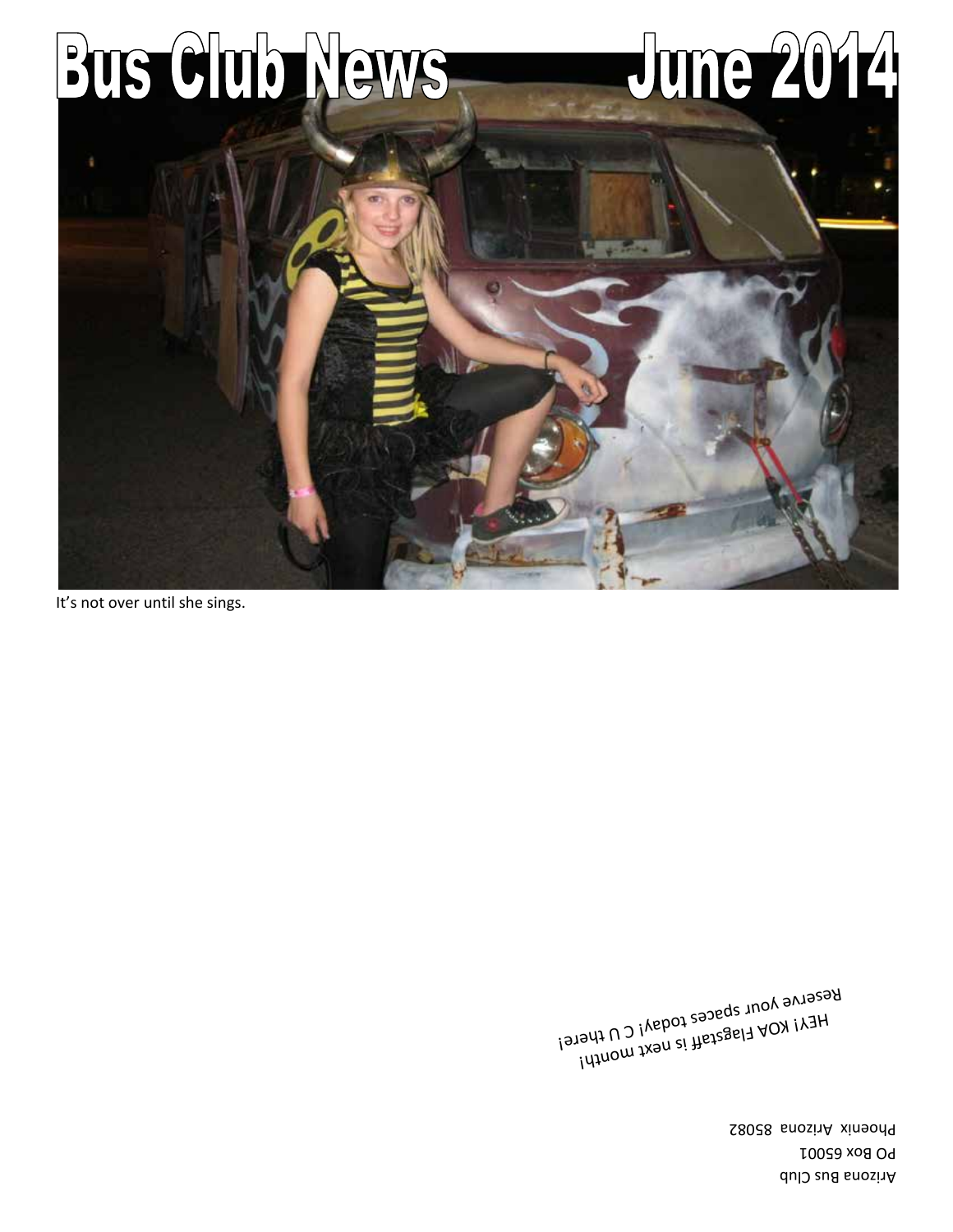### What is going on here? Department

In the realm of Bus Club, May has certainly been one of our busier months. Lou & Glynda opened their home & hosted an excellent campout over the first weekend of May complete with potluck dinner Saturday followed by breakfast Sunday. (Please do not mention Ernie's campfire stove experience.) The club was then off to Mt. Pinal near Miami, AZ for their annual mountain top smorgasbord.



Now serving meats. Thank you Chris Lehan! If you didn't get enough to eat during the campouts this month it's your own fault. Speak up, get in line & serve yourself. Somewhere during all these outings the raffle bus got a fresh coat of paint inside & out. More than half of the bus was assembled before it wound up at the Polynone ranch for interior creation & installation and then the remaining bits & bus pieces were attached at Chad's place just in time for a shake down road trip. Some of the club members suggested we take the raffle bus around the local neighborhood to work out the kinks, however Mr. Jacobsen had a slightly different idea as he "borrowed" the bus to display at the O.C.T.O. show and then tested the camping interior at the Blackstar campout that weekend. (I was told he went on a beer run.) This was quite the productive month for our club members & WOW what an accomplishment. Thank you everyone who made time to come out to the work party weekends to help out. Personally, I'm glad this project wasn't the beast of projects past and I'm doubly grateful for those of you who show interest in the club by

taking advantage of these opportunities to hang out & have fun. Enjoy your Bus Club Newsletter!

#### Your 2014 Bus Club Board includes:

Events – David Murphy - azdickus@yahoo.com Membership – Darla Amatasin Treasurer – Mish Evans Sergeant at Arms – Will Davis President of Vice – Jeremiah Polynone Secretary – Kris or Joyce President – Gary Lampinen – 602 870 8071 lv msg If you're looking to contact our board, might I suggest: Arizonabusclub-subscribe@yahoogroups.com

#### **WHAT IS BUS CLUB!**

It's actually known as Arizona Bus Club. I know, right? So, there's a couple of us folk left in the southwest that still enjoy getting out into the wild, desert camping in the winter  $\&$  forest camping in the summer with our buses  $\&$  doing that whole "Survivor" thing for a couple days. We've got some VW events that we show up at in an attempt to build some sort of camaraderie among us and our rides. We've got our Jamboree event that we hold annually at the Gold King Mine in September to raise money for small Arizona based not-for-profit organizations. We have raffles, entertainment & activities hosted all weekend to prevent boredom from setting in. Sunday morning we pack things up & raffle off our grand prize: A club restored split window VW bus. Sound like fun? Well it is. And there's nothing anyone can do to stop it. So join in our fun and be the one to help us get it done. You'll learn a lot about your bus and you'll be with good people that can help.

**MEMBERSHIP DUES** are STILL only \$20 per year. WHAT? I know, we might be upping that amount soon, so get your renewal dues into us QUICK before we up that amount (just kidding about raising the price increase, but do you wanna chance it?) Please send your dues & renewals in the form of Check, M.O. or EBT debit cards directly to:

### **Arizona Bus Club c/o Membership PO Box 65001**

#### **Phoenix Arizona 85082**

If your dues are not sent to the PO Box, our Membership Coordinator, Darla, will not be able to update your membership. The Arizona Bus Club cannot be held responsible or track dues sent to any other address. So please, give our delivery boy something to retrieve and mail it to the PO Box. It's quite a ride in the heat on that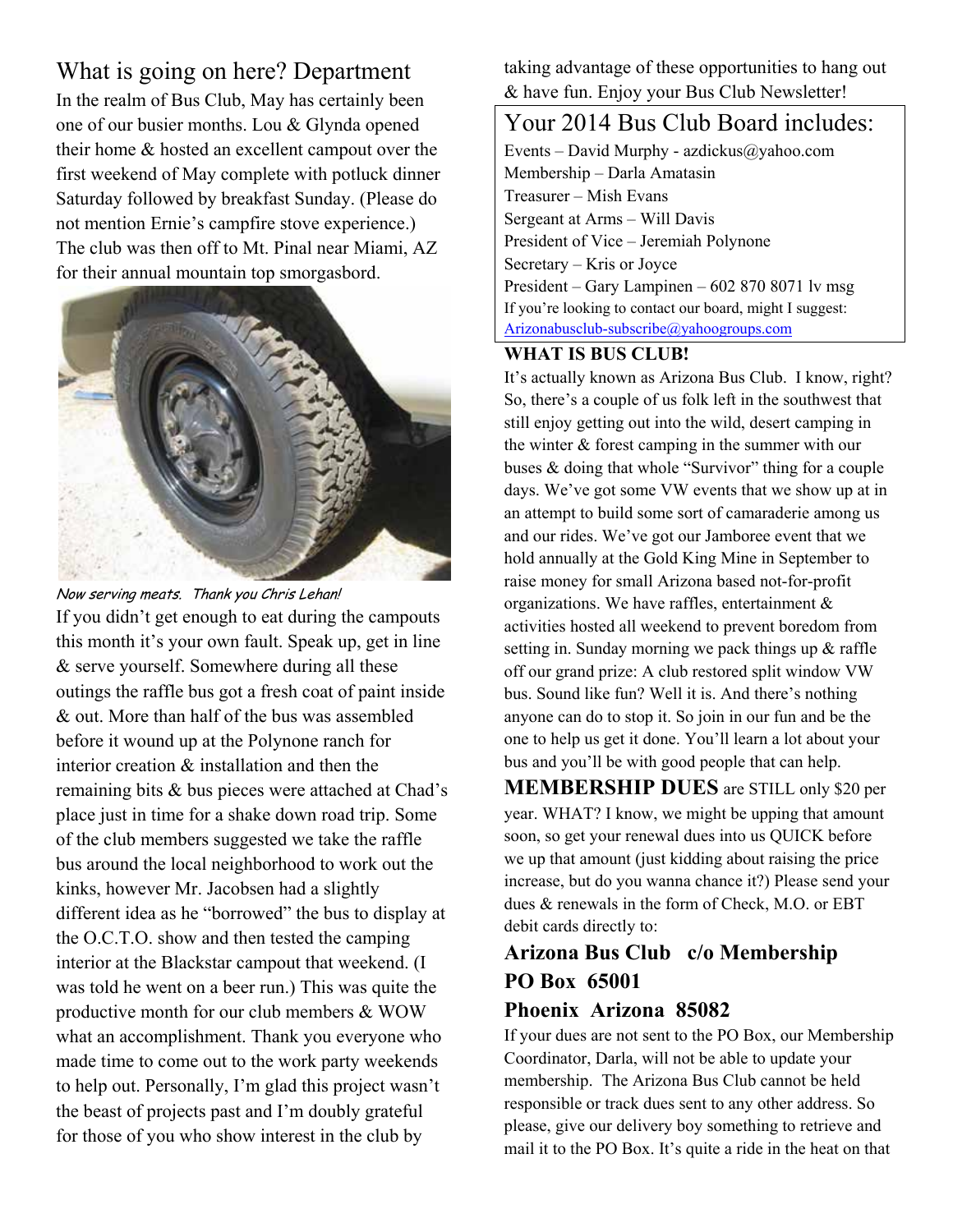mountain bike of his and he gets grumpy when he returns empty handed. Believe it or not, your dues go directly to funding the publication and distribution of this quality periodical. Sure you can read it on-line for free, but then you're missing out on the other benefits of being a club member. Upon receipt of payment, we will update your membership to ensure you never miss an issue of this publication throughout the year.



Mr, Jonas installing space age protective heat sheilding. **DISCLAIMER:** Hey gang, we can be the source of good information and really bad rumors so please understand that: The views and opinions expressed in the Arizona Bus Club newsletter are those of the individual contributors and are not necessarily those of the board, general members or the editors unless otherwise stated. Some of these photos were used with permission. We have no way of telling which ones. No Arizona Bus Club board member, past or present, shall be held liable for any damages, death, injury, paper cuts or other harm resulting from the use or misuse of any information contained in the newsletter or of the newsletter itself.



Quite the gathering of friendly faces at Pawlik's Place.

Only the tastiest of animals were harmed during the printing of this newsletter.



Haven't seen these folks in ages. Larry & Cindy. Membership in General Dept

Hey gang, just a quick note here about one of our club's challenges which was to recruit new members as well as get in touch with past members. If anyone knows of a past member that might still be interested in the whole 'bus scene' pass our information along and we'll get them signed up again. Also, if you're not getting your newsletter and your neighbor is, let us know and we'll look to resolve the problem. Usually it's a clerical error

**Note:** Does anyone know a couple named Ray & Dolly hailing from Orangewood Drive in Glendale? We have apparently lost their last name & address. If you can help our news staff with the missing info, we'd appreciate it.

but we'll never know unless our noses are rubbed in it.



A good picture of camping at Pawlik's Potluck weekend. Camping at Pinal Peak Dept Not a bad turnout for one of our club's favorite camp sites. Amazingly the rifle & shotgun range was not used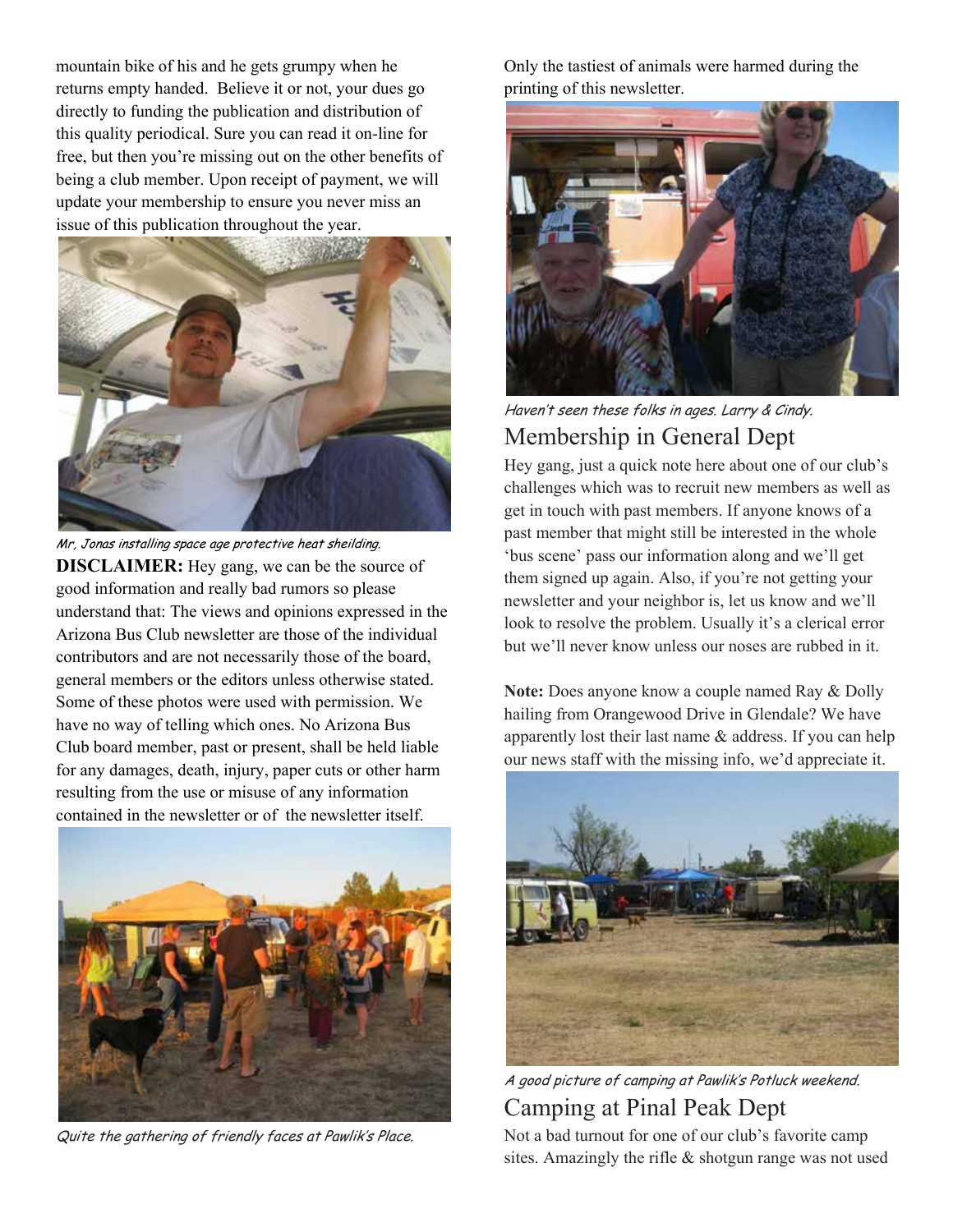this particular weekend which forced this year's campers to mingle and enjoy the smorgasbord…. served on time! Everyone attending brought tasty trays & pots filled with delicious edibles. The weekend weather was more than anyone could hope for. The weather was windy part of the time to blow away the heat followed by a gentle breeze which allowed you to see for miles to the West. Of course the writer of this column had no first hand experience with this weekend. So, if anyone cares to share more pics other than those published on the e-mail, or would like to give an accurate account of what actually happened this weekend we will gladly print them in next months issue along with any articles that may be attached. Remember, this is your newsletter!



Jim, someone's extremely fond of you!

#### Swaps & Stuff Department

Just a quick message to those of you have more than what you know what to do with. TRADE IT! BARTER IT! SELL IT! AND what better place to advertize your most prized, weatherproof items than in this newsletter.



Would you recognize a wild wet beaver staring at you?

Plenty of people with the same values as you receive this publication and would be understanding of the value you place on your possessions. As such, when ownership is passed you will have piece of mind knowing that your things have wound up in the right hands. And hey, it beats being on an episode of Hoarders. Why make them rich right? So cut out the middle man & send in an ad!



Sneak preview of 'Just Crusin' Club car show at el Prado. General Meeting Notes Dept

Some thoughts  $&$  ideas jotted from May's Gen meeting: -Solicit Jerome businesses for raffle prizes & window advertisement.

-Invite last year's bands back to Jamboree to perform for beer, snacks & lodging.

-Darla to contact bands for possible Jamboree venue -Posted sign up sheet for Jamboree tasks/chores -Beg, borrow & acquire really cool Jamboree prizes -Potential new raffle method: Raffle numbers will be drawn all day long & posted near the stage. Stop by & claim your prize! Major prizes to be raffled at sunset. -Bus club to acquire new easy-up/tent structure to replace wind damaged easy-up. Anyone know of a deal? -Need contacts for Bus Club swag.

-Need Bus Club Business Cards. Anyone know someone who can print us off a couple thousand?

-Idea mentioned for Members with Lifetime status: participation is key. Idea is to encourage some sort of annual participation or contribution from Lifetime to maintain status. Simple gestures are the best ones. This is, right now, only an idea.

-Jamboree hosts needed to escort first timers from gate to a suitable camping spot.

-Potential free walkin entries for Jerome residents with valid Drivers licences.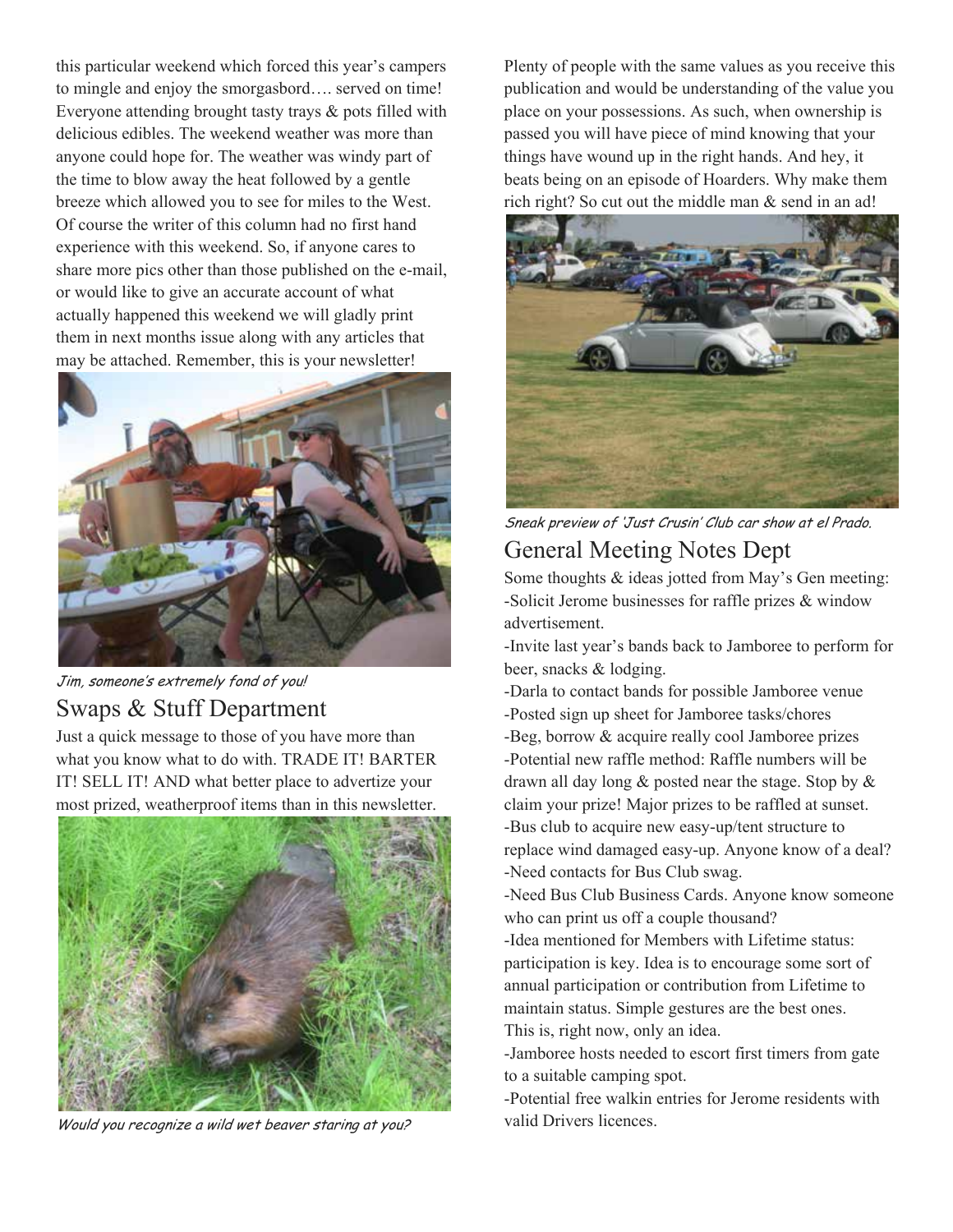## Hot tech tip Department

So, you've got a new bus project and the FIRST thing on your mind is getting some decent rollers on the beast so you can move it around the driveway with ease. Trouble is the old wheels have GOT to come off because….. BECAUSE! (Hey, good 'nuff reason right?) First attempt at wheel removal broke the spare tire iron. So some rust/break free solution was administered and your best craftsman socket bit the dust. When you get back from Sears with your free replacement piece here's what you do. You need heat. If you have a propane blow torch (standard equipment for any seasoned bus owner) here's what you do: Fire it up & apply heat to the area of the rim surrounding the troubled lug bolt. Try to keep the heat off of the lug bolt as much as possible and on the rim. Physics: metal expands when it gets hot. As the rim & hub get hot, they expand -ever so slightly- away from the lug bolt allowing that critical break to occur between the bolt & the hub. Ask your friends if they have any stubborn bolts to free up & experiment for yourself! Once you become comfortable with the procedure you'll be looking for opportunities to amaze your friends. My best luck was incorporating a 50/50 mix of acetone & automatic tranny fluid just before heat was applied. Yes it caught fire, but it didn't explode. The bolt came off with a CRACK of satisfaction and the wheel was removed soon after. Once everything was apart I applied some anti-sieze compound to the bolt & screwed it back into the hole for safe keeping. Some people will tell you to NEVER apply any lubricant to the hub. Torque 'em to speck & they'll never come off. My experiences. -G



Can any of you entomologists identify this species of moth?

#### Coming Events Department

Opportunities for you to get out & explore the outdoors!

July  $16<sup>th</sup>$  – General Meeting this Wed. eve we're getting ready to volunteer for some of those "fun" Jamboree tasks. We're looking for a chalker to lay lines at the Jamboree site so if you've got one to borrow or loan let us know!



Number Nine? Greetings from Mi Old Pueblo! July  $25<sup>th</sup>$ ,  $26<sup>th</sup>$  &  $27<sup>th</sup>$  -Flagstaff KOA

Ready or not, here we kamp! This year could prove to be the last year this venue is available. Prepare for wind  $\&$ rain every day at 2:30pm. Contact Janyel at the Flagstaff KOA for more details about field trips to local brew pubs, new age stores or just to chat a bit about the weather. 928-526-nine nine two six. Let's plan a beer tour for Saturday afternoon. Rules: bring a 12pk or equivalent of your absolute favorite beer.(i.e. nothing with a big ad campaign behind it.) We'll sit under the tarp swapping bottles until everyone gets a mixed 12 pk & we'll crack them open one by one until someone drops out. Not an event for lightweights. Lemme know if you're interested. -David Murphy-busclubeditor@gmail.com



EVERYONE WORKED at the Polynone Ranch that weekend.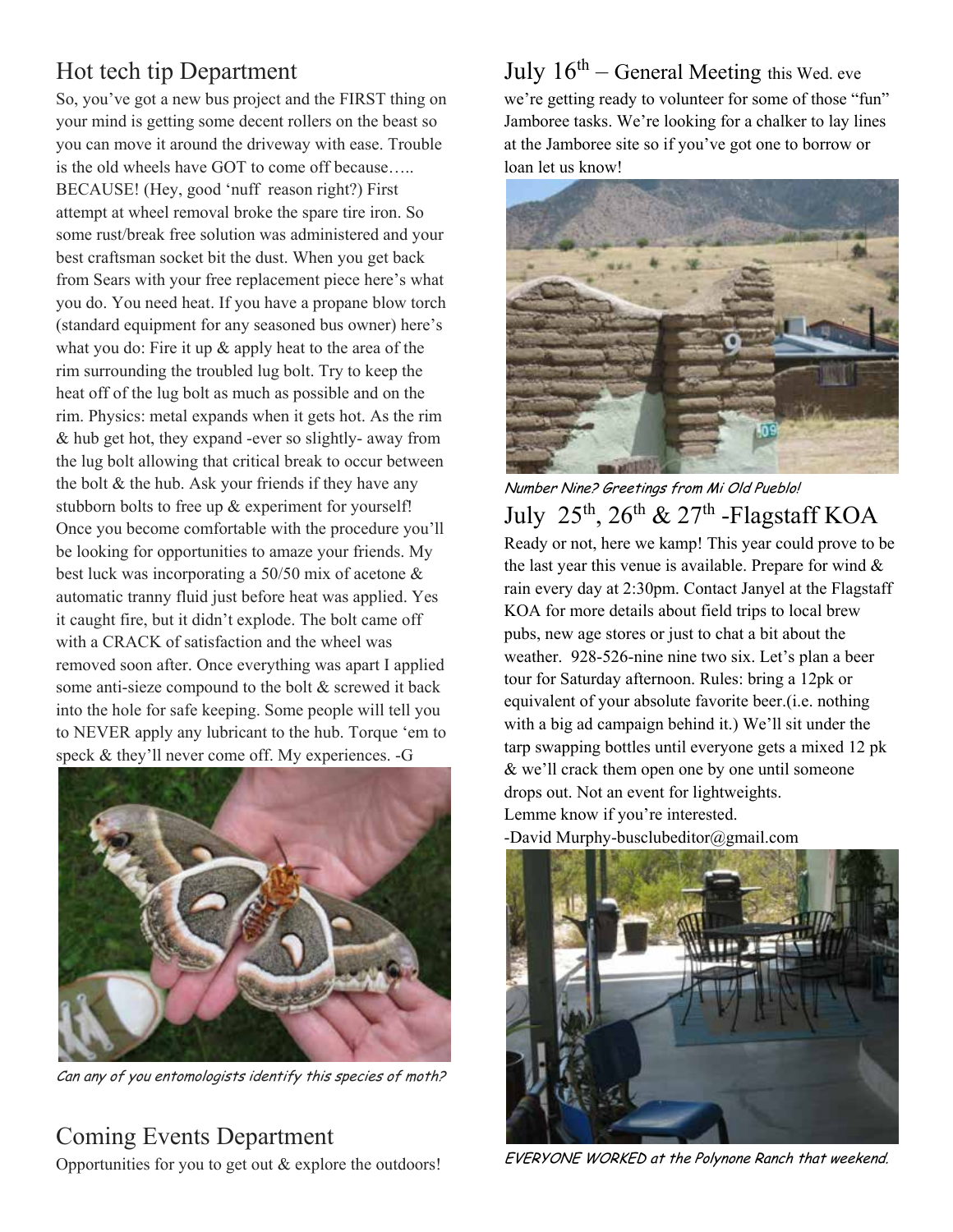## August  $20<sup>th</sup>$  General Meeting August – Potential New Campout

We might be looking at a new camping venue near Winkleman AZ at the local campground. More to follow.

## Sept 17<sup>th</sup>- General Meeting...Maybe

This meeting occurs right before our Jamboree. We might be canceling it for sanity sake as our President can only handle so much. See you at the Jamboree!

## September  $19<sup>th</sup> - 21<sup>st</sup>$  Jamboree XXIV

We're not going to disclose the secret location of the Jamboree held at the Gold King Mine near Jerome, AZ. This is to ensure that someone truly deserving wins the bus this year. This year's raffle bus is a club restored 1966 Sundial. No guarantees as to what to expect this year, other than to have more fun than last year. As if that's possible.



#### Who photographs the photographer? October  $15<sup>th</sup>$  – General Meeting Bus Club Nominations

We need to start planning now for 2015 to have a good year. Good choices make for a good year. Come to the October General meeting to let your voice be heard about how you think someone else can do a better job than those doing the job. Evening is to begin with cheap name calling, followed by nominations, followed by the candidate's debate. It's anyone's guess who's going to run the club next year and it's an opportunity for your voice to finally be heard.

## October 25th - VolkStock

Get ready for another fantastic VW Event with VolkStock in Glendale, Arizona, Saturday, October 25th at Sheely Farm (location of the Halloween Fear Farm) 99th Ave and McDowell Rd., West Phoenix.

#### Visit www.Volkstock.com and www.facebook.com/volkstock

Date: Saturday, October 25th - Rain or Shine Car Show Roll-in: 6am - 12am Event Time: 8am - 12pm Car Show: 10am - 3pm Awards Ceremony: 3:00pm Vendors please call Mark Miller at 623-521-7982 If you need more information or would like to be part of this occasion, please contact Mark Miller at 623-875-4067 or email events@peoriavw.com

## November – Buses on the River

Follow us to Yuma for some excellent camping and a great car show. This year Jim Burnite promises to show his favorite river access point for sun bathing. November  $19<sup>th</sup> - Bus Club Electronics$ 

## This is your chance to speak your mind and cast your vote to say "We need a new direction" or "These guys

need a rest!" Come to the meeting for one of the more exciting experiences you'll ever have. The counting of ballots, the slurping of beer, the munching of… munchies, all culminating this evening to see who is brave enough to guide this band of misfits to our  $25<sup>th</sup>$ Jamboree.

Note: Ballots issued to members in good standing only.

## December –  $6<sup>th</sup>$  – APS Light Parade WE HAVE A THEME!

### "Holidays in Toyland"

Get ready to exercise your recycling efforts as APS hosts the 2014 light parade in Phoenix. We've got 7 months to plan for the event and this year's theme presents numerous possibilities for designs. Anyone want to head up a committee/ design team this year? We could take the Mayor's award if we do this right!

# December  $12<sup>th</sup> - 14<sup>th</sup>$  Christmas Party

Bus Club is taking its holiday party to the base of the White Tank mountain range. West Saieeed! Bring holiday side dish to share at our Saturday afternoon feast as well as your appetite. Special note: No General meeting in December.

## All other weekends/weekdays:

Anyone interested in a reconnaissance cruise? Crown King? Bumblebee? Payson?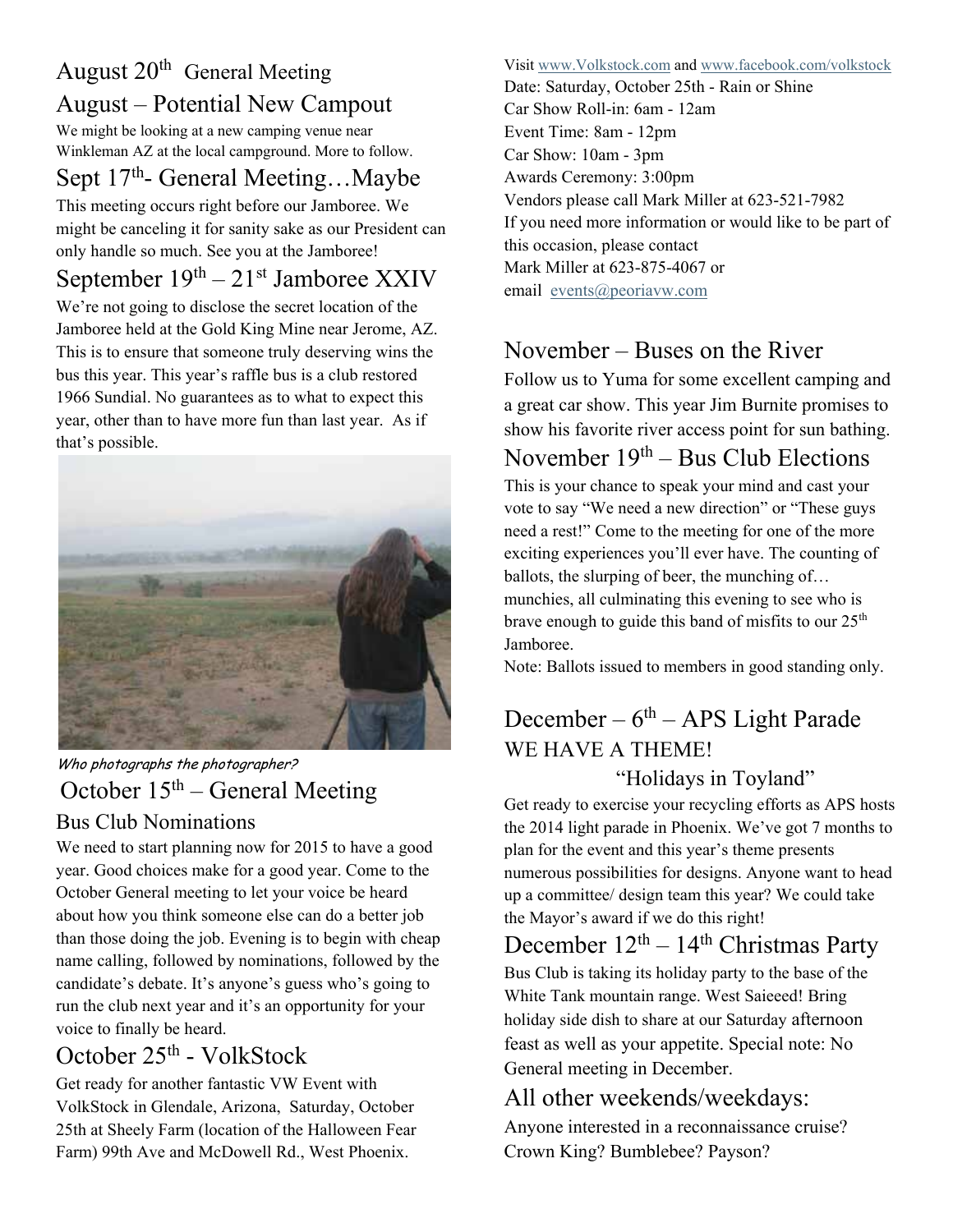### Obituaries Department

Not my favorite column to publish, but these people have had an impact on our club and so we humbly recognize their passing.

Karen Colvin – Monty's wife from the TBM passed away in April of this year, 2014. Quite the shock for many of us that heard of her passing. I thought she was going to outlive a lot of us.

Karen, we miss you.



Robert Badini – Died early May 2014. I can't think of another person who I would invite immediately to any party I was having. If the activity level was hovering around 'nine', Robert could and would take it to eleven.



This is how I remember having fun with Robert Badini. Robby, we're all missing your presence. R.I.P Robby. Sept. 23, 1970 – May 3, 2014 -G Google Phone#: 602 492 5287 lv message



Our President of Vice describes the raffle bus interior. Next Month Dept: -Blackstar weekend report



-Test cruising the restored 1966 Sundail.

-Acceptable beers recognized at the Flagstaff KOA

- -The Prez takes a break
- -Update on the 2015 raffle bus



Azbusclub.org